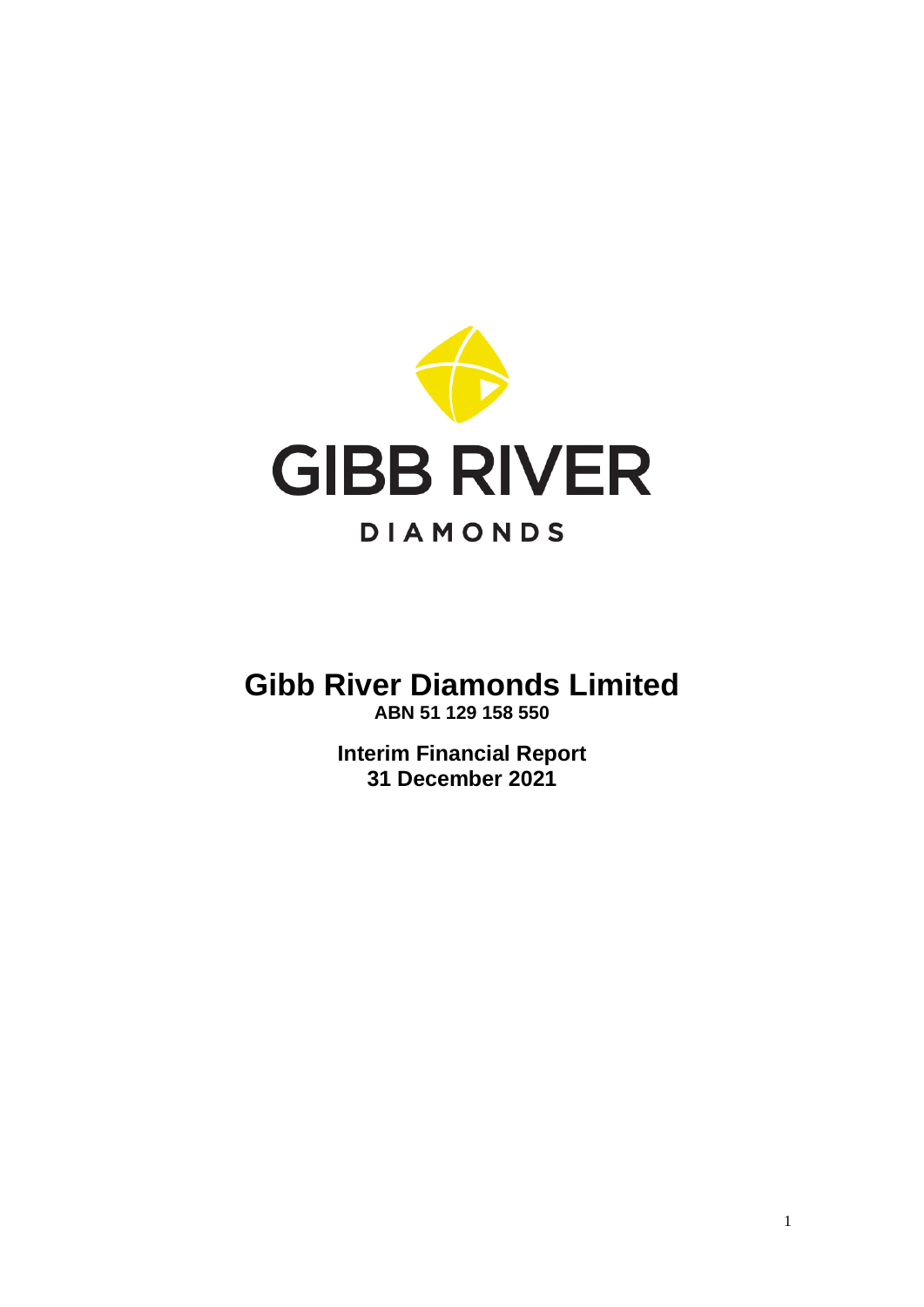# **TABLE OF CONTENTS**

| CONDENSED STATEMENT OF PROFIT OR LOSS AND OTHER COMPREHENSIVE INCOME  6 |  |
|-------------------------------------------------------------------------|--|
|                                                                         |  |
|                                                                         |  |
|                                                                         |  |
|                                                                         |  |
|                                                                         |  |
|                                                                         |  |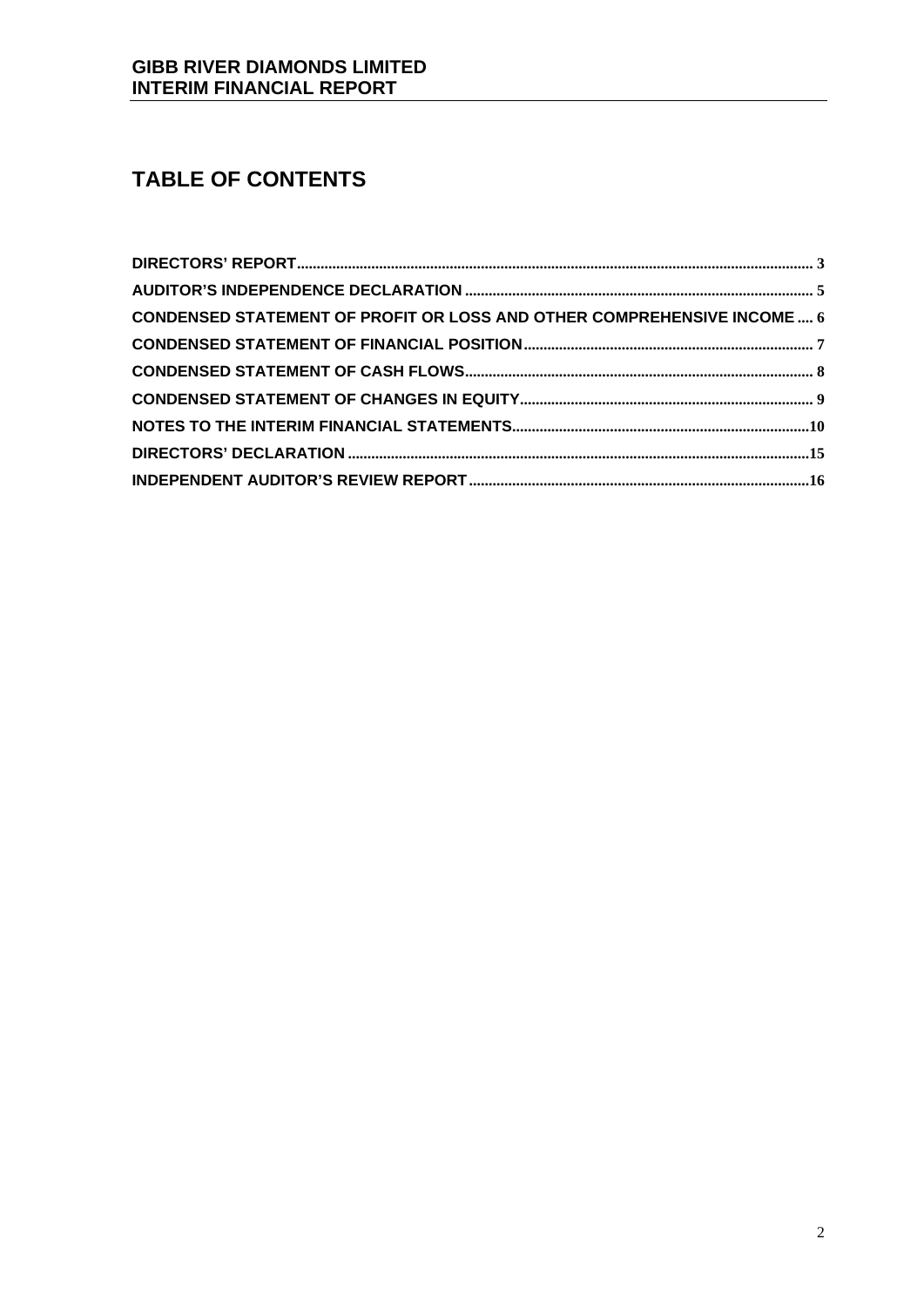### **DIRECTORS' REPORT**

Your Director's submit their report for the half-year ended 31 December 2021.

#### **DIRECTORS**

The names of the Gibb River Diamonds Limited (the "Company" or "GIB") Directors in office during the half-year and until the date of this report are as below. Directors were in office for this entire period unless otherwise stated.

Mr James (Jim) Richards – Non-Executive Chairman Mr Grant Mooney – Non-Executive Director and Company Secretary Mr Tom Reddicliffe – Non-Executive Director

#### **OPERATING RESULTS**

The loss from ordinary activities after tax of the Company for the half-year ended 31 December 2021 after income tax was \$977,931 (2020: \$873,138).

#### **REVIEW OF OPERATIONS**

Gibb River Diamonds Limited is pleased to present its half yearly Review of Operations for the sixmonth period ended 31 December 2021.

#### **1.0 Blina Diamond Project (Western Australia) GIB 100%**

During the half year, the Company conducted two drill programs over the Edjudina Gold Project located in the Eastern Goldfields region of Western Australia.

These programs were successful in delineating additional gold mineralisation both at Neta and on additional project areas at Edjudina. Further drilling is planned for the next half-year based on these results.

A mining lease (M31/495) was pegged over the Neta Lodes discovery.

#### **2.0 Ellendale Diamond Project (Western Australia) GIB 100%**

The Ellendale Project has been one of the world's foremost diamond producers with past production of approximately 1.3 million carats. This included the annual supply of over 50% of the world's Fancy Yellow diamonds, which were the subject of a special marketing agreement between the former operator and Tiffany & Co.

During the second half of 2020-2021, GIB sold a Two year Option agreement with Burgundy Diamond Mines Limited (BDM), which confers the right for Burgundy to acquire 100% of the Ellendale Diamond Project.

A total transaction consideration was for \$6.7 million in cash, 16 million BDM shares, and a 1.5% gross revenue royalty. The cash and shares component consist of three staged payments over two years; with the third payment to exercise the Option. The first payment (\$1.7 million plus GST) and BDM shares (4 million) was paid and issued to GIB on the 24 March 2021.

BDM will also pay GIB a 1.5% gross revenue royalty on the diamonds obtained from the tenements, including during the Option period.

The second payment to GIB of the Ellendale Option is due in late March 2022 with BDM to pay, at its election, \$1 million in cash (plus GST) and issue to GIB 5 million fully paid ordinary shares in BDM.

#### **2.0 Iroquois Zinc-Lead Project (Western Australia) GIB 20%**

GIB retains a 20% interest in E69/2820 (Iroquois Project) which is free carried up to the completion of a bankable feasibility study. This tenement is a part of Strickland Metals Ltd, ASX:STK (previously Alloy Resources Limited) Horse Well Gold Project which lies approximately 50km north-east of the major Jundee gold mine. High grade zinc-lead drilling results from the Iroquois Project were announced by Strickland Metals Limited on 14 October 2021. GIB is currently awaiting further results from pending assays.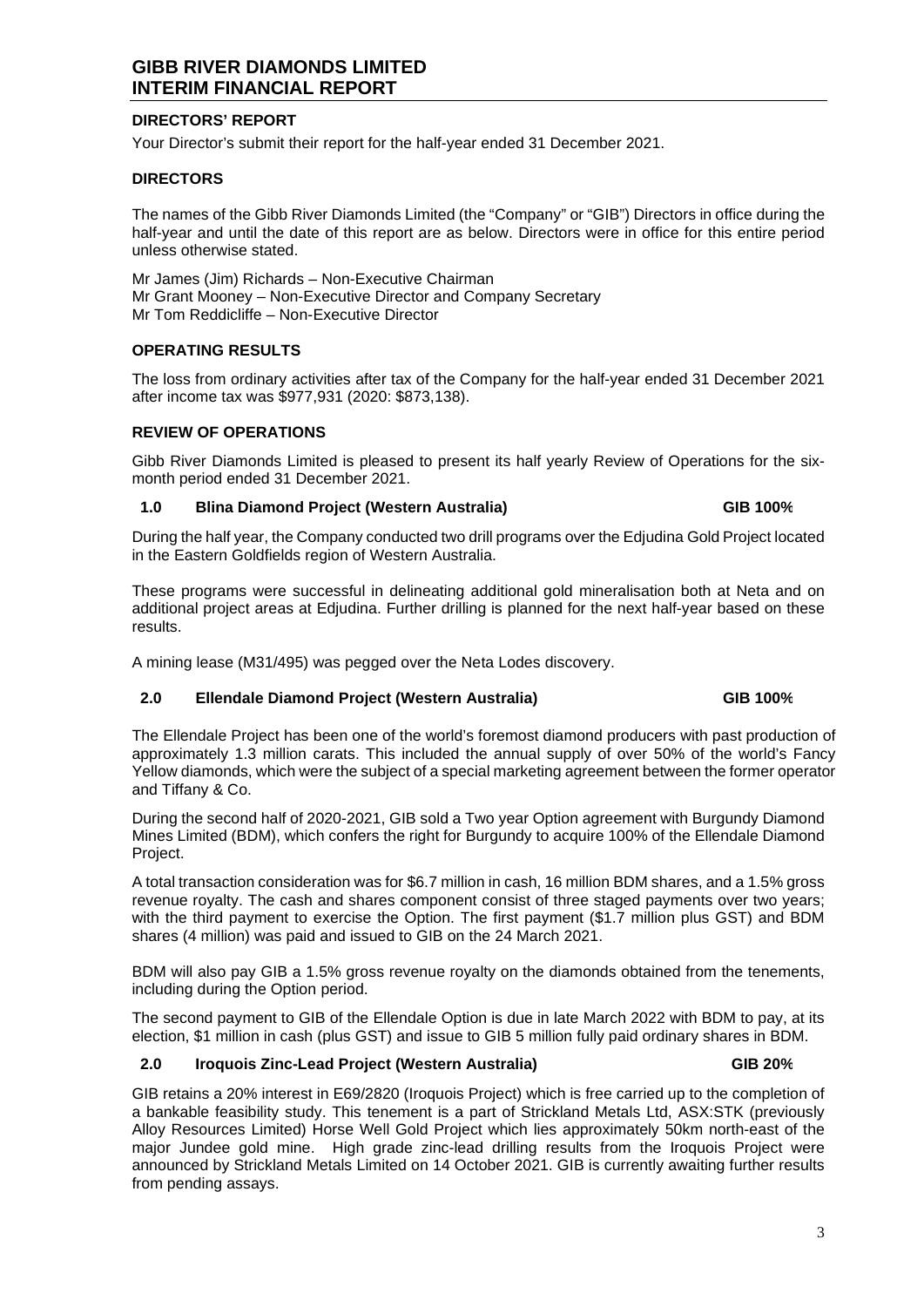#### **DIRECTORS' REPORT (CONTINUED)**

#### **3.0 Highland Plains Phosphate Project (Northern Territory) GIB 100%**

The Highland Plains Phosphate Project has a JORC compliant Inferred Resource of 53 million tonnes at 16% P2O5. Substantial amounts of drilling and scoping study work have been done at Highland Plains with proposed solutions for beneficiation to higher grades and product transport logistics using a slurry pipeline. GIB is currently seeking strategic partners with a view to developing Highland Plains.

#### **DIVIDENDS**

No dividends have been paid or declared since the start of the financial period and the Directors do not recommend the payment of a dividend in respect of the financial half-year.

#### **EVENTS AFTER BALANCE DATE**

On 2 March 2022, the Company issued 1,250,000 unlisted options under the Employee Share Option Plan. The options have an exercise price of \$0.10 and an expiry date of 1 March 2024.

Other than the above, no matters or circumstances have arisen since the end of the half year which have significantly affected or may significantly affect the operations or the state of affairs of the Company in the future financial year.

### **AUDITOR'S INDEPENDENCE DECLARATION**

We have obtained an independence declaration from the lead auditor of Gibb River Diamonds Limited, HLB Mann Judd, which is included on page 5.

Signed in accordance with a resolution of the Directors

In Richards

**JAMES RICHARDS**  Chairman Dated: 15 March 2022

**GRANT MOONEY**  Non-Executive Director

Competent Persons Statement

1 The Company is not aware of any new information or data that materially affects the information included in the previous announcement (JORC 2004) and that all of the previous assumptions and technical parameters underpinning the estimates in the previous announcement have not materially changed.

The information in this report that relates to Mineral Resources at the Highland Plains Phosphate Project is based on information compiled by Jim Richards who is a Member of the Australasian Institute of Mining and Metallurgy (AusIMM). Mr Richards is a director of Gibb River Diamonds Limited, and has sufficient experience which is relevant to the style of mineralisation and type of deposit under consideration and to the activity which he is undertaking to qualify as a competent Person as defined in the December 2004 Edition of the "Australasian Code for Reporting of Exploration Results, Mineral Resources and Ore Reserves" (the JORC Code). Mr Richards consents to the inclusion in this report of the Information, in the form and context in which it appears.

The information in this report that relates to previously reported Exploration is based on information compiled by Mr Jim Richards who is a Member of The Australasian Institute of Mining and Metallurgy. Mr Richards is a Director of Gibb River Diamonds Ltd. Mr Richards has sufficient experience which is relevant to the style of mineralisation and type of deposit under consideration and to the activity which he is undertaking to qualify as Competent Person as defined in the 2012 Edition of the Australasian Code for Reporting of Exploration Results, Mineral Resources and Ore Reserves (the JORC Code). Mr Richards consents to the inclusion in the report of the matters based on the information in the form and context in which it appears.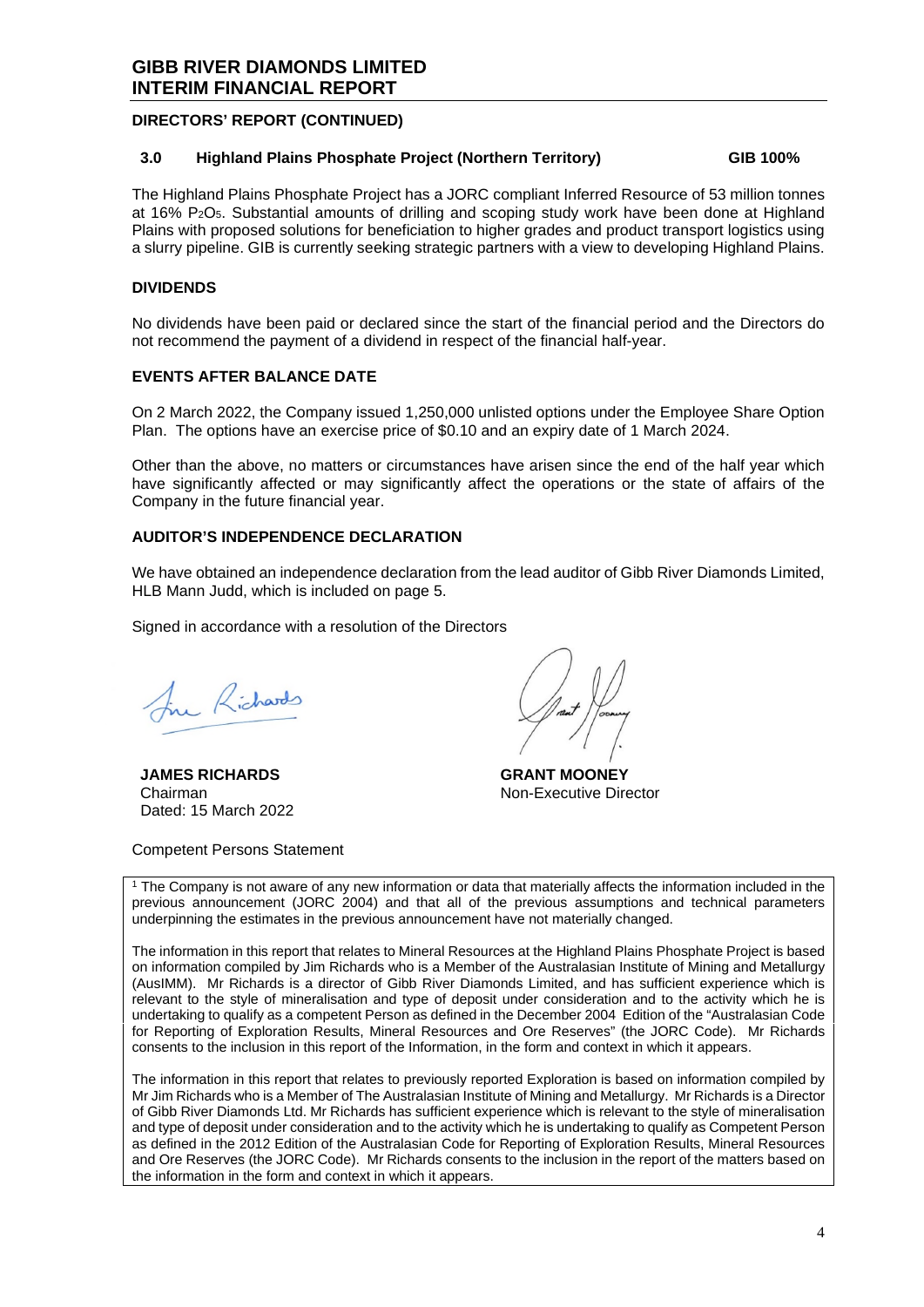

#### **AUDITOR'S INDEPENDENCE DECLARATION**

As lead auditor for the review of the financial report of Gibb River Diamonds Limited for the halfyear ended 31 December 2021, I declare that to the best of my knowledge and belief, there have been no contraventions of:

- a) the auditor independence requirements of the *Corporations Act 2001* in relation to the review; and
- b) any applicable code of professional conduct in relation to the review.

**Perth, Western Australia 15 March 2022**

webley

**D I Buckley Partner**

#### hlb.com.au

HLB Mann Judd (WA Partnership) ABN 22 193 232 714

Level 4, 130 Stirling Street, Perth WA 6000 / PO Box 8124 Perth BC WA 6849 T: +61 (0)8 9227 7500 E: mailbox@hlbwa.com.au Liability limited by a scheme approved under Professional Standards Legislation.

HLB Mann Judd (WA Partnership) is a member of HLB International, the global advisory and accounting network.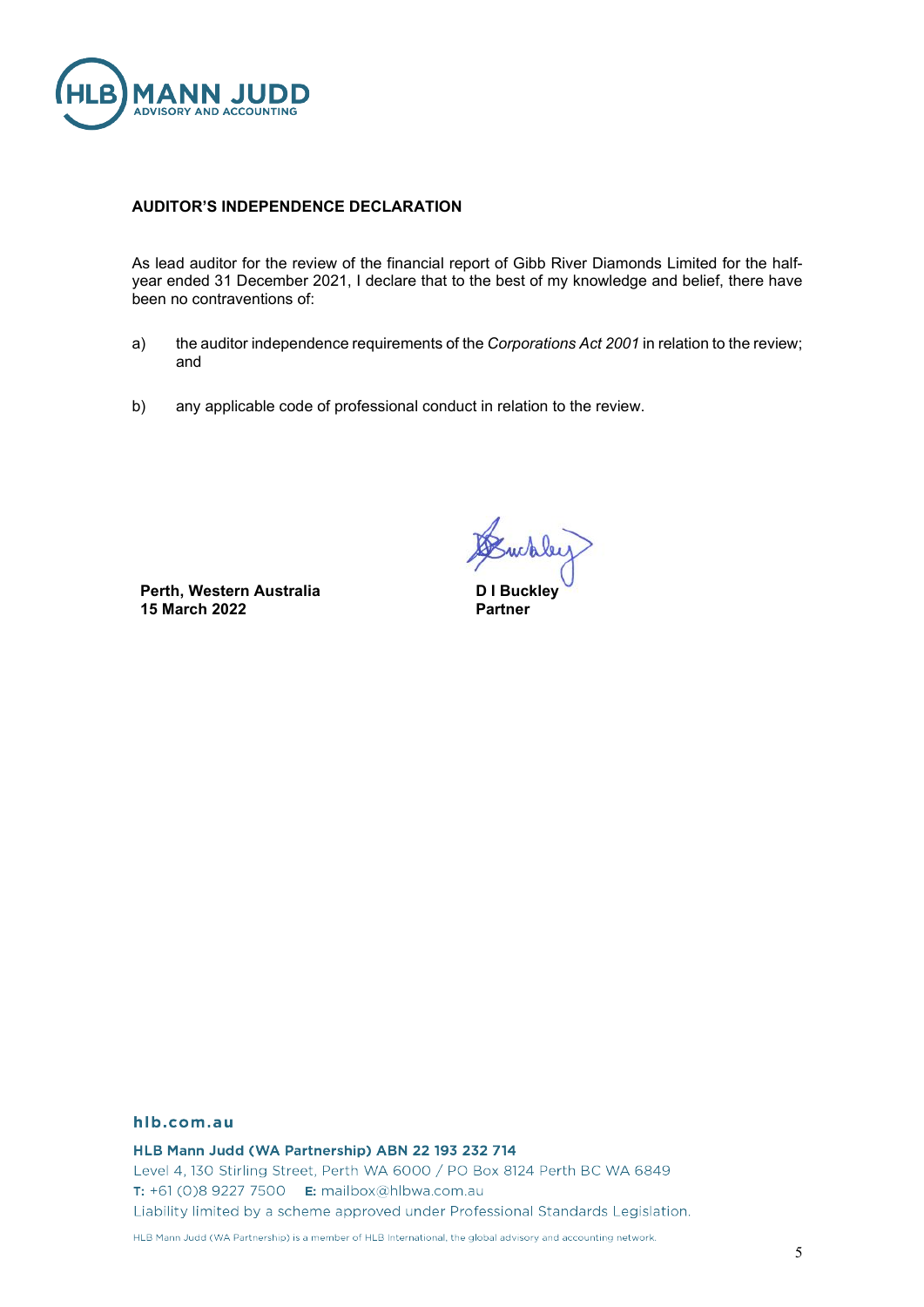#### **CONDENSED STATEMENT OF PROFIT OR LOSS AND OTHER COMPREHENSIVE INCOME FOR THE HALF-YEAR ENDED 31 DECEMBER 2021**

|                                                                                         | <b>NOTE</b> | 31 December<br>2021<br>\$ | 31 December<br>2020<br>\$ |
|-----------------------------------------------------------------------------------------|-------------|---------------------------|---------------------------|
| Interest income                                                                         | 5           | 716                       | 1,393                     |
| Other income from ordinary activities<br><b>Total Other Income</b>                      | 5           | 716                       | 87,000<br>88,393          |
|                                                                                         |             |                           |                           |
| <b>Exploration expenses</b>                                                             |             | 116,355                   | 16,623                    |
| Exploration written off                                                                 | 7           | 4,262                     | 8,234                     |
| Employee benefits expense                                                               |             | 88,132                    | 96,179                    |
| Accounting and audit                                                                    |             | 19,361                    | 21,814                    |
| Company secretarial expenses                                                            |             | 24,000                    | 12,000                    |
| Depreciation expense                                                                    |             | 22,641                    | 10,454                    |
| Rental expenses                                                                         |             | 10,446                    | 10,760                    |
| Finance expenses                                                                        |             | 596                       |                           |
| Administration expenses                                                                 |             | 52,604                    | 65,048                    |
| Share based payments                                                                    | 9           | 450,000                   | 830,107                   |
| Net fair value loss/(gains) on financial assets at fair<br>value through profit or loss | 6           | 190,250                   | (109, 688)                |
| <b>Total Expenses</b>                                                                   |             | (978, 647)                | (961, 531)                |
| Loss for the period before income tax expense                                           |             | (977, 931)                | (873, 138)                |
| Income tax benefit<br>Loss for the period after income tax expense                      |             | (977, 931)                | (873, 138)                |
| <b>Other Comprehensive Income/(Loss)</b>                                                |             |                           |                           |
| <b>Total Comprehensive Loss for the period</b>                                          |             | (977, 931)                | (873, 138)                |
| Basic loss per share (cents per share)                                                  |             | <b>Cents</b><br>(0.462)   | <b>Cents</b><br>(0.448)   |
| Diluted loss per share (cents per share)                                                |             | (0.462)                   | (0.448)                   |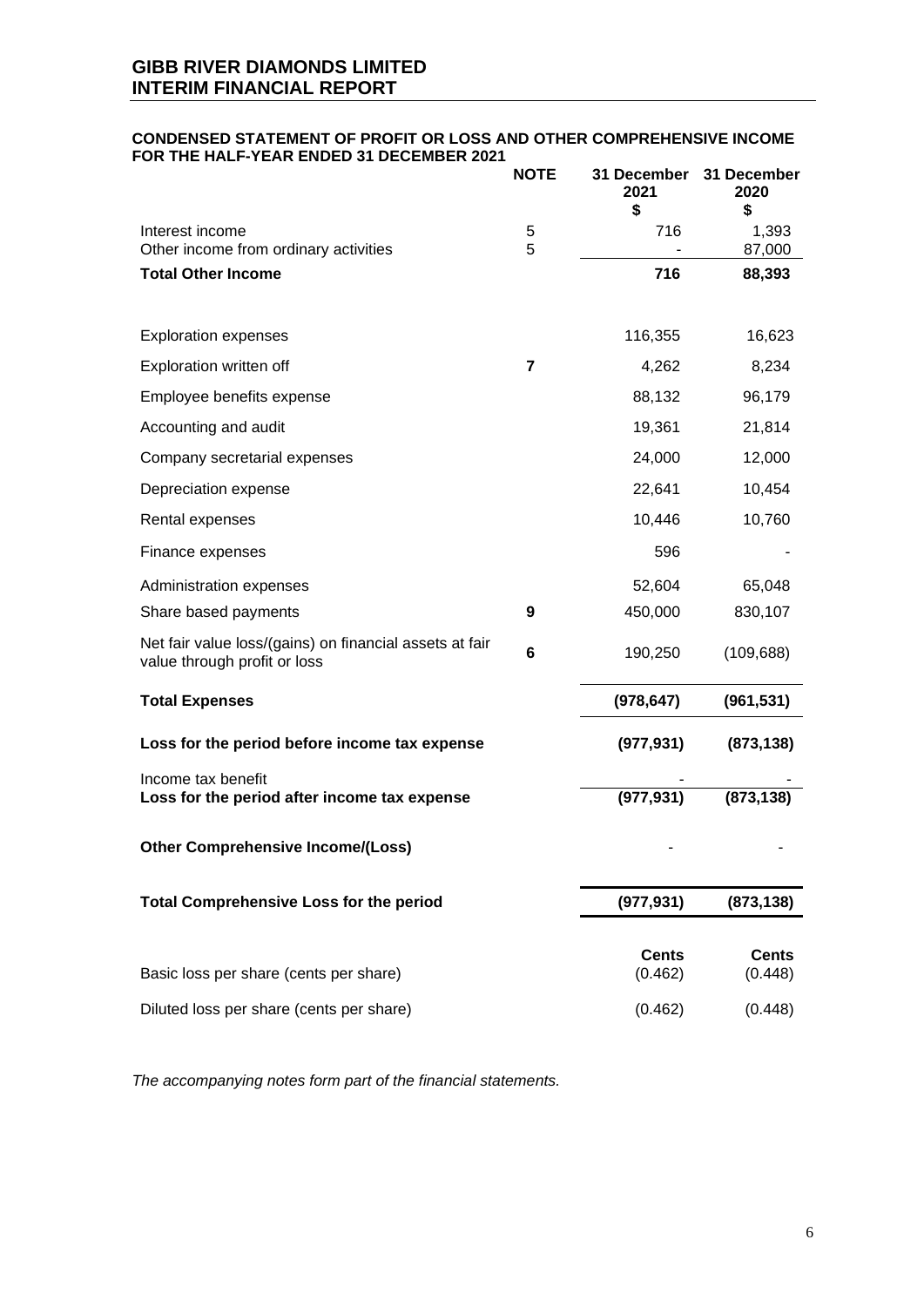### **CONDENSED STATEMENT OF FINANCIAL POSITION AS AT 31 DECEMBER 2021**

|                                                       | <b>NOTE</b>    | 31 December<br>2021 | 30 June<br>2021 |
|-------------------------------------------------------|----------------|---------------------|-----------------|
| <b>ASSETS</b>                                         |                | \$                  | \$              |
| <b>Current Assets</b>                                 |                |                     |                 |
| Cash and cash equivalents                             |                | 1,559,587           | 2,317,256       |
| Trade and other receivables                           |                | 35,521              | 59,023          |
| Prepayments                                           |                | 29,637              | 28,828          |
| <b>Total Current Assets</b>                           |                | 1,624,745           | 2,405,107       |
| <b>Non-Current Assets</b>                             |                |                     |                 |
| Property, plant and equipment                         |                | 431,319             | 452,507         |
| <b>Environmental bond</b>                             |                | 21,859              | 21,859          |
| Financial assets at fair value through profit or loss | 6              | 1,076,813           | 1,267,063       |
| Exploration and evaluation expenditure                | $\overline{7}$ | 5,024,964           | 4,632,648       |
| <b>Total Non-Current Assets</b>                       |                | 6,554,955           | 6,374,077       |
| <b>TOTAL ASSETS</b>                                   |                | 8,179,700           | 8,779,184       |
| <b>LIABILITIES</b>                                    |                |                     |                 |
| <b>Current Liabilities</b>                            |                |                     |                 |
| Trade and other payables                              |                | 37,658              | 115,211         |
| Lease liability                                       |                | 21,005              | 25,206          |
| Provisions                                            |                | 107,655             | 89,052          |
| <b>Total Current Liabilities</b>                      |                | 166,318             | 229,469         |
| <b>Non-Current Liabilities</b>                        |                |                     |                 |
| Lease liability                                       |                |                     | 8,402           |
| <b>Total Non-Current Liabilities</b>                  |                |                     | 8,402           |
| <b>TOTAL LIABILITIES</b>                              |                | 166,318             | 237,871         |
| <b>NET ASSETS</b>                                     |                | 8,013,382           | 8,541,313       |
|                                                       |                |                     |                 |
| <b>EQUITY</b>                                         |                |                     |                 |
| <b>Issued Capital</b>                                 | 8              | 18,175,635          | 18,175,635      |
| Reserves                                              | 9              | 1,683,250           | 1,250,650       |
| <b>Accumulated losses</b>                             |                | (11, 845, 503)      | (10, 884, 972)  |
| <b>TOTAL EQUITY</b>                                   |                | 8,013,382           | 8,541,313       |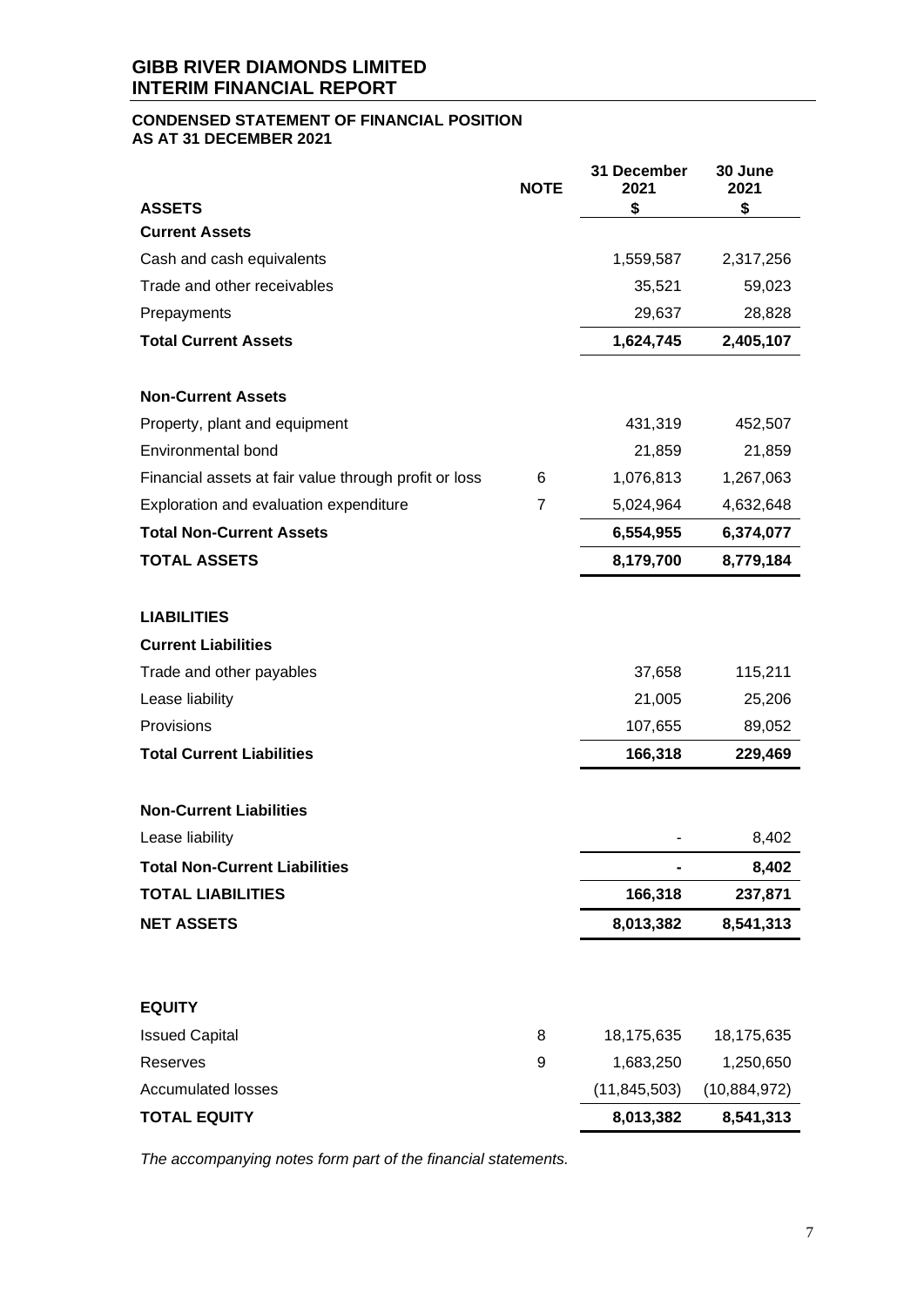### **CONDENSED STATEMENT OF CASH FLOWS FOR THE HALF YEAR ENDED 31 DECEMBER 2021**

|                                                                                                      | 31 December<br>2021<br>\$ | 31 December<br>2020<br>\$         |
|------------------------------------------------------------------------------------------------------|---------------------------|-----------------------------------|
| <b>CASH FLOWS FROM OPERATING ACTIVITIES</b>                                                          |                           |                                   |
| Payments to suppliers and employees<br>Interest received<br>Receipt of government grants and funding | (347, 306)<br>1,013       | (277, 569)<br>2,213<br>73,000     |
| <b>NET CASH FLOWS USED IN OPERATING ACTIVITIES</b>                                                   | (346,293)                 | (202, 356)                        |
| <b>CASH FLOWS FROM INVESTING ACTIVITIES</b>                                                          |                           |                                   |
| Payments for property, plant and equipment<br>Payments for exploration and evaluation expenditure    | (1,598)<br>(396, 578)     | (10, 023)<br>(980, 537)           |
| <b>NET CASH FLOWS USED IN INVESTING ACTIVITIES</b>                                                   | (398,176)                 | (990, 560)                        |
| <b>CASH FLOWS FROM FINANCING ACTIVITIES</b>                                                          |                           |                                   |
| Proceeds from the issue of shares<br>Payments for leases<br>Share issue expenses                     | (13,200)                  | 1,096,500<br>450,000<br>(29, 157) |
| NET CASH FLOWS FROM/(USED IN) FINANCING<br><b>ACTIVITIES</b>                                         | (13,200)                  | 1,517,343                         |
| <b>NET (DECREASE)\INCREASE IN CASH AND CASH</b><br><b>EQUIVALENTS HELD</b>                           | (757, 669)                | 324,427                           |
| Cash and cash equivalents at the beginning of the period                                             | 2,317,256                 | 683,106                           |
| Cash and cash equivalents at the end of the period                                                   | 1,559,587                 | 1,007,533                         |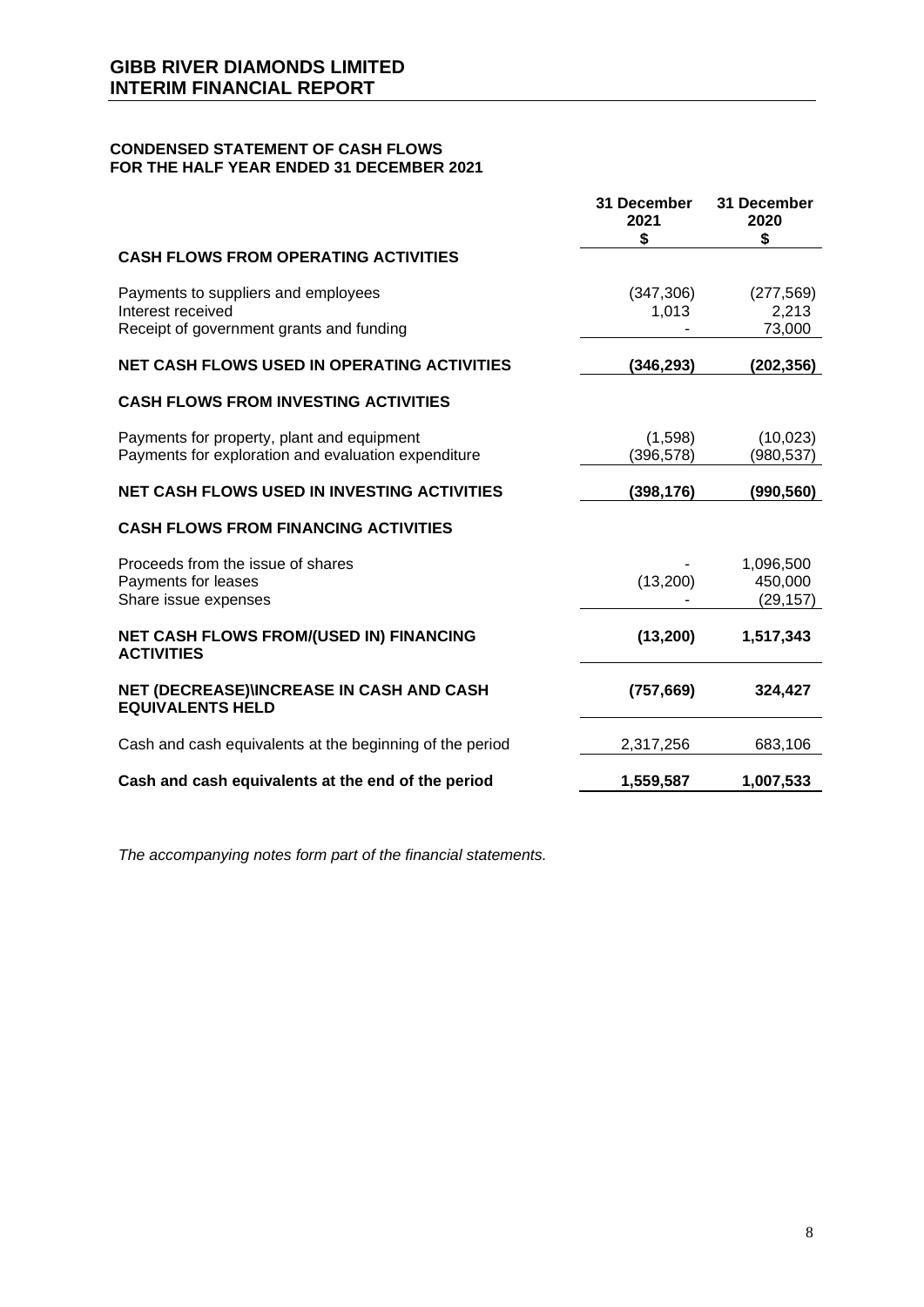#### **CONDENSED STATEMENT OF CHANGES IN EQUITY FOR THE HALF-YEAR ENDED 31 DECEMBER 2021**

|                                                                                                                                              | <b>Issued</b><br><b>Capital</b> | <b>Share</b><br>Option<br><b>Reserve</b> | <b>Accumulated</b><br><b>Losses</b> | <b>Total</b>                    |
|----------------------------------------------------------------------------------------------------------------------------------------------|---------------------------------|------------------------------------------|-------------------------------------|---------------------------------|
|                                                                                                                                              | \$                              | \$                                       | \$                                  | \$                              |
| Balance 1 July 2021                                                                                                                          | 18,175,635                      | 1,250,650                                | (10, 884, 972)                      | 8,541,313                       |
| Loss for the period                                                                                                                          |                                 |                                          | (977, 931)                          | (977, 931)                      |
| Total comprehensive loss for half year                                                                                                       |                                 |                                          | (977, 931)                          | (977, 931)                      |
| Options expired unexercised during the<br>half year                                                                                          |                                 | (17, 400)                                | 17,400                              |                                 |
| Options issued during the half year,<br>expensed                                                                                             |                                 | 450,000                                  |                                     | 450,000                         |
| Balance as at 31 December 2021                                                                                                               | 18,175,635                      | 1,683,250                                | (11, 845, 503)                      | 8,013,382                       |
|                                                                                                                                              |                                 |                                          |                                     |                                 |
|                                                                                                                                              | <b>Issued</b><br><b>Capital</b> | <b>Share</b><br>Option<br><b>Reserve</b> | <b>Accumulated</b><br><b>Losses</b> | <b>Total</b>                    |
|                                                                                                                                              | \$                              | \$                                       | ,<br>\$                             | \$                              |
| Balance 1 July 2020                                                                                                                          | 15,749,292                      | 547,443                                  | (13, 332, 312)                      | 2,964,423                       |
| Loss for the period                                                                                                                          |                                 |                                          | (873, 138)                          | (873, 138)                      |
| Total comprehensive loss for half year                                                                                                       |                                 |                                          | (873, 138)                          | (873, 138)                      |
| Share purchase plan<br>Options exercised during the half year<br>Shares issued to Edjudina vendors<br>Options expired unexercised during the | 1,096,500<br>616,500<br>742,500 | (166, 500)                               |                                     | 1,096,500<br>450,000<br>742,500 |
| half year<br>Options issued during the half year,                                                                                            |                                 | (164, 850)                               | 164,850                             |                                 |
| expensed<br>Expense options previously issued                                                                                                |                                 | 1,209,850<br>107,007                     |                                     | 1,209,850<br>107,007            |
| Share issue costs                                                                                                                            | (29, 157)                       |                                          |                                     | (29, 157)                       |
| Balance as at 31 December 2020                                                                                                               | 18,175,635                      | 1,532,950                                | (14,040,600)                        | 5,667,985                       |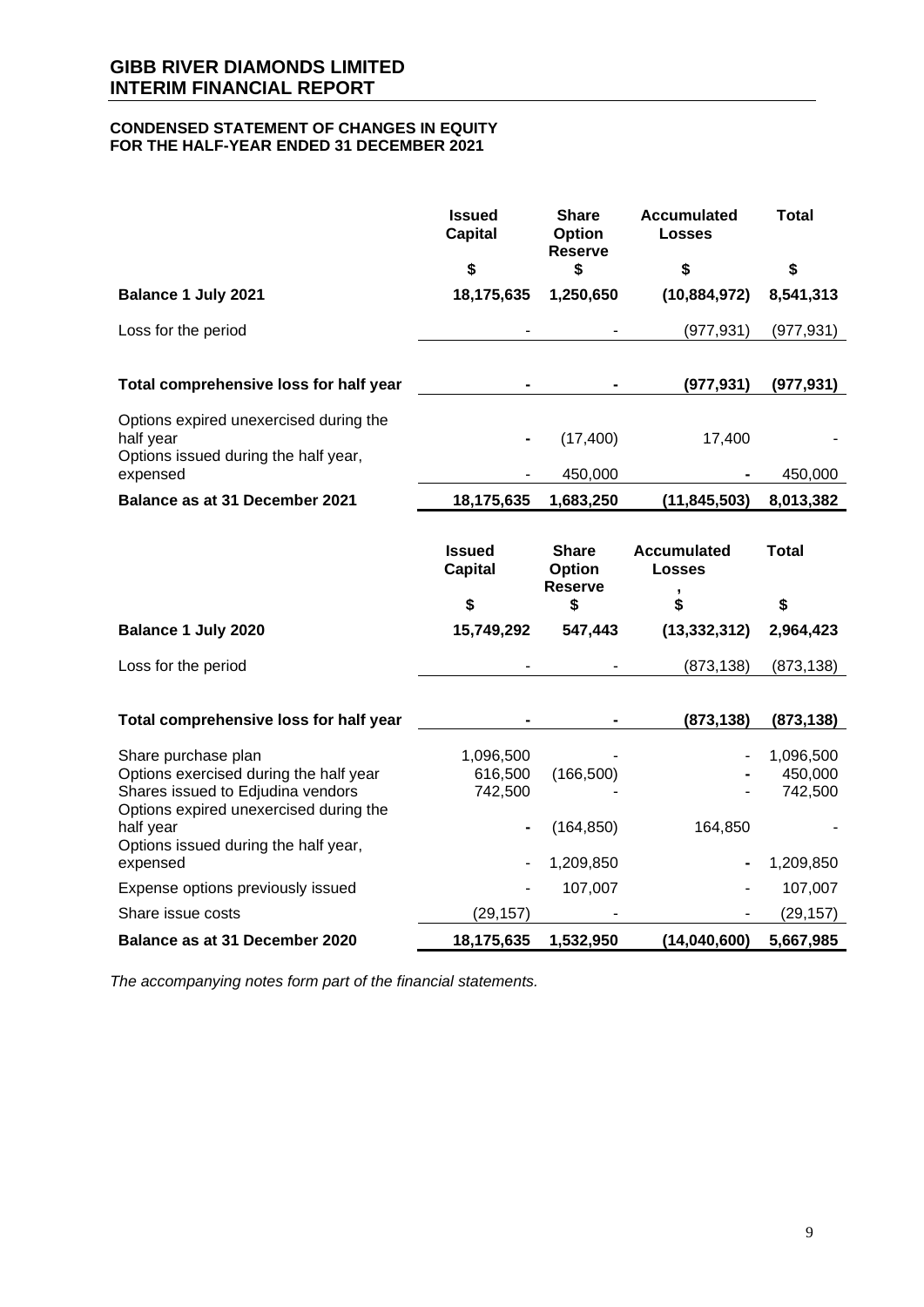#### **NOTES TO THE INTERIM FINANCIAL STATEMENTS FOR THE HALF-YEAR ENDED 31 DECEMBER 2021**

#### **1. CORPORATE INFORMATION**

The financial report of Gibb River Diamonds Limited (the "Company") for the half-year ended 31 December 2021 was authorised for issue in accordance with a resolution of the directors on 15 March 2022.

Gibb River Diamonds Limited is a company incorporated in Australia and limited by shares which are publicly traded on the Australian Securities Exchange Limited (ASX Code: GIB).

# **2. SUMMARY OF SIGNIFICANT ACCOUNTING POLICIES**

#### **(a) Statement of compliance**

These condensed half-year financial statements are general purpose financial statements prepared in accordance with the requirements of the Corporations Act 2001, applicable accounting standards including AASB 134 'Interim Financial Reporting', Accounting Interpretations and other authoritative pronouncements of the Australian Accounting Standards Board ('AASB'). Compliance with AASB 134 ensures compliance with IAS 34 'Interim Financial Reporting'.

This condensed half-year financial statements do not include full disclosures of the type normally included in an annual financial report. Therefore, it cannot be expected to provide as full an understanding of the financial performance, financial position and cash flows of the Company as in the full financial report.

It is recommended that these financial statements be read in conjunction with the annual financial report for the year ended 30 June 2021 and any public announcements made by Gibb River Diamonds Limited during the half-year in accordance with continuous disclosure requirements arising under the Corporations Act 2001 and the ASX Listing Rules.

# **(b) Basis of preparation**

The interim financial statements have been prepared on a historical cost basis, except for the revaluation of certain financial instruments to fair value. Cost is based on the fair value of the consideration given in exchange for assets. The Company is domiciled in Australia and all amounts are presented in Australian dollars, unless otherwise noted.

For the purpose of preparing the interim report, the half-year has been treated as a discrete reporting period.

The accounting policies and methods of computation adopted are consistent with those of the previous financial year and corresponding interim reporting period, except for the impact of the new and revised standards effective 1 July 2021 outlined in Note 1(c) below.

#### **(c) Adoption of new and revised Accounting Standards**

In the period ended 31 December 2021, the Directors have reviewed all of the new and revised Standards and Interpretations issued by the AASB that are relevant to the Company and effective for the current reporting period. There are none that have a material impact on the Company.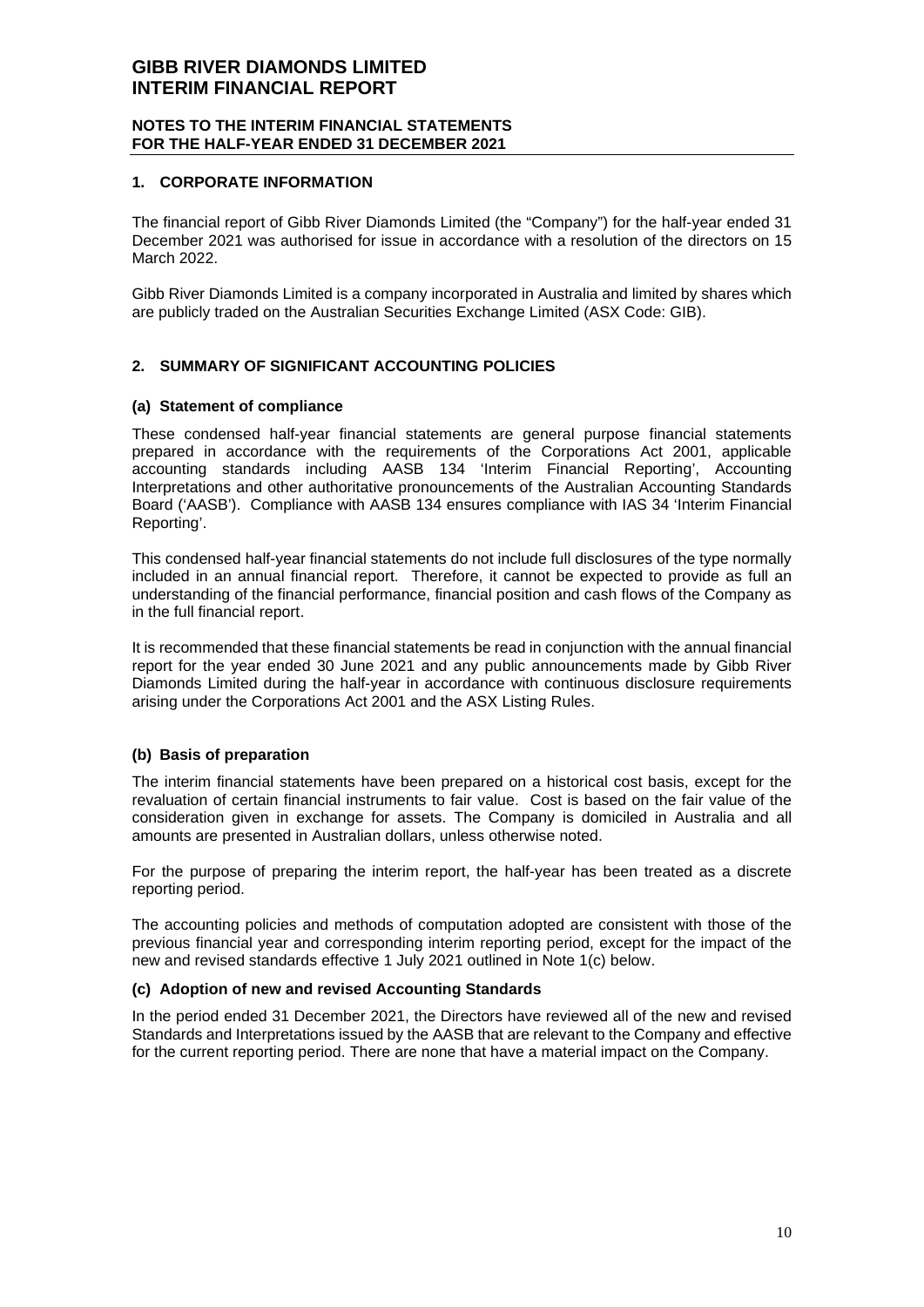# **NOTES TO THE INTERIM FINANCIAL STATEMENTS FOR THE HALF-YEAR ENDED 31 DECEMBER 2021**

# **2. SUMMARY OF SIGNIFICANT ACCOUNTING POLICIES (Continued)**

#### **Standards and Interpretations in issue not yet adopted**

The Directors have also reviewed all of the new and revised Standards and Interpretations in issue not yet adopted for the period ended 31 December 2021. As a result of this review the Directors have determined that there is no material impact of the Standards and Interpretations in issue not yet adopted on the Company and, therefore, no change is necessary to company accounting policies.

#### **(d) Significant accounting judgements and key estimates**

The preparation of interim financial reports requires management to make judgments, estimates and assumptions that affect the application of accounting policies and the reported amounts of assets, liabilities, income and expense. Actual results may differ from these estimates.

In preparing this interim report, the significant judgments made by management in applying the Company's accounting policies and the key sources of estimation uncertainty were the same as those that applied to the financial report for the year ended 30 June 2021.

#### **(e) Estimates**

When preparing the interim financial statements, management undertakes a number of judgements, estimates and assumptions about recognition and measurement of assets, liabilities, income and expenses.

The judgements, estimates and assumptions applied in the interim financial statements, including the key sources of estimation uncertainty were the same as those applied in the Company's last annual financial statements for the year ended 30 June 2021.

#### **3. FINANCIAL RISK MANAGEMENT**

Other aspects of the Company's financial risk management objectives and policies are consistent with that disclosed in the annual financial report as at and for the year ended 30 June 2021.

#### **4. SEGMENT INFORMATION**

The Company has identified its operating segments based on the internal reports that are reviewed and used by the Board of Directors (chief operating decision makers) in assessing performance and determining the allocation of resources. The Company operates solely in the natural resources exploration industry in Australia and has determined that there are no operating segments. The Company is predominantly involved in exploration for diamonds, gold and phosphate.

#### **5. OTHER INCOME FROM ORDINARY ACTIVITIES**

|                                               | 31 December<br>2021<br>S | 31 December<br>2020 |
|-----------------------------------------------|--------------------------|---------------------|
| Interest received from financial institutions | 716                      | 1,393               |
| Cashflow boost and jobkeeper                  |                          | 77.000              |
| Other income                                  |                          | 10,000              |
| <b>Total other income</b>                     | 716                      | 88,393              |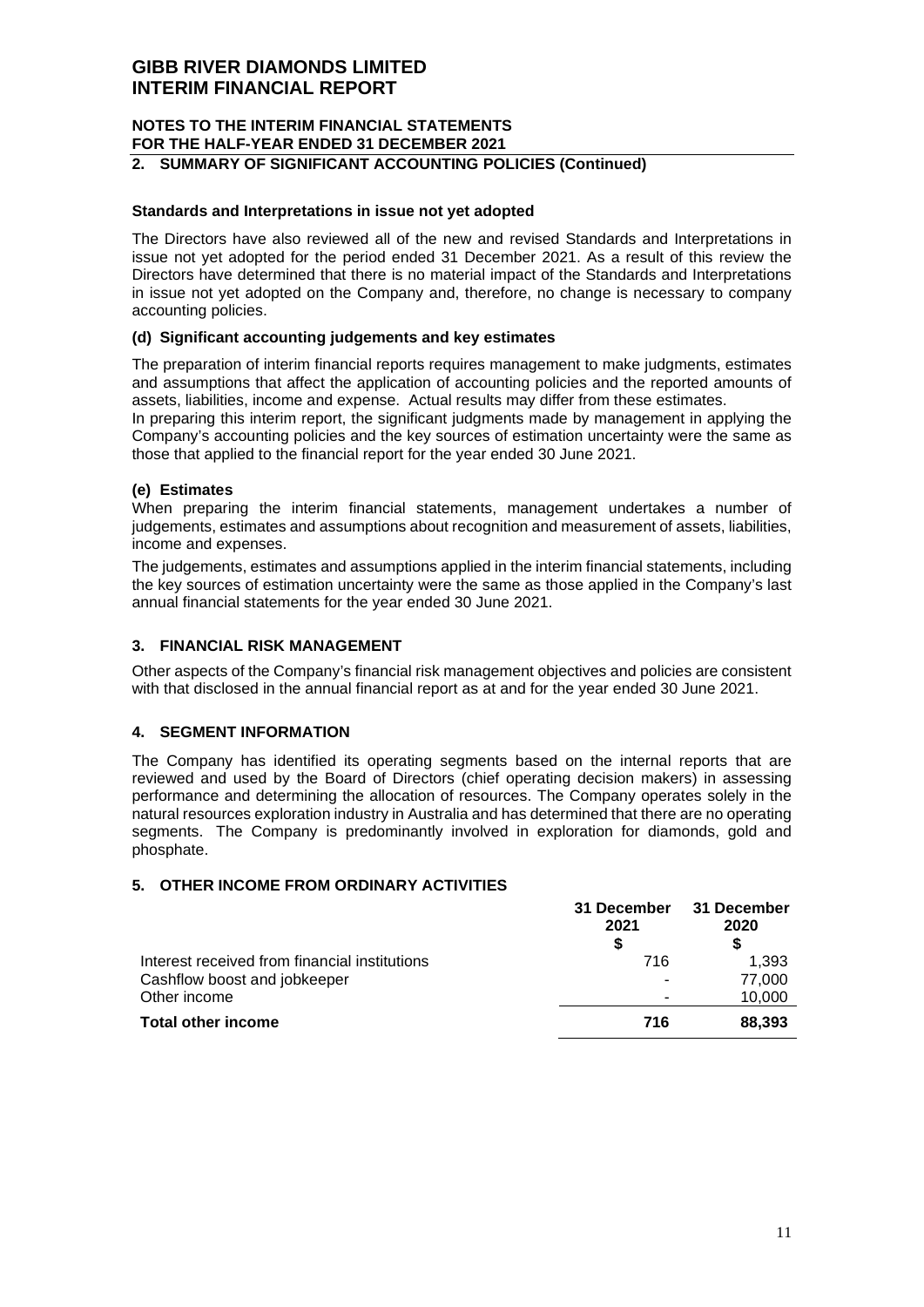#### **NOTES TO THE INTERIM FINANCIAL STATEMENTS FOR THE HALF-YEAR ENDED 31 DECEMBER 2021 6. FINANCIAL ASSETS AT FAIR VALUE THROUGH PROFIT OR LOSS**

Equity financial assets are recognised at fair value through profit or loss and are classified as fair value through profit or loss financial assets. **Half-Year ended Year ended** 

|                   | <b>Hall-Year ended</b><br>31 December<br>2021<br>S | rear ended<br>30 June<br>2021<br>S |
|-------------------|----------------------------------------------------|------------------------------------|
| Listed shares (1) | 1,076,813                                          | 1,267,063                          |
|                   | 1,076,813                                          | 1,267,063                          |
|                   |                                                    |                                    |

(1) Listed shares are valued at fair value according to closing ASX share price on the last trading day of each period. All financial assets are classified as Level 1 and there have been no transfers of financial assets between levels during the reporting periods.

# **7. EXPLORATION AND EVALUATION EXPENDITURE**

|                                                                                             | <b>Half-Year ended</b><br>31 December<br>2021<br>S | Year ended<br>30 June<br>2021<br>S  |
|---------------------------------------------------------------------------------------------|----------------------------------------------------|-------------------------------------|
| Opening balance<br>Exploration and evaluation capitalised during period<br>Less: Impairment | 4,632,648<br>396,578<br>(4,262)                    | 1,826,365<br>2,826,368<br>(20, 085) |
| Closing balance                                                                             | 5,024,964                                          | 4,632,648                           |

### **8. ISSUED CAPITAL**

|                                                                        | Number of<br>shares | \$                   |
|------------------------------------------------------------------------|---------------------|----------------------|
| <b>Opening Balance 1 July 2021</b>                                     | 179,079,445         | 15,749,292           |
| Share purchase plan 8 September 2020                                   | 21,930,000          | 1,096,500            |
| Issue of shares from exercise of options 28 October 2020               | 5,000,000           | 616,500              |
| Shares issued to Edjudina vendors 1 December 2020<br>Share issue costs | 5,500,000           | 742,500<br>(29, 157) |
| <b>Closing Balance 30 June 2021</b>                                    | 211,509,445         | 18,175,635           |
| No investments during the period                                       |                     |                      |
|                                                                        |                     |                      |

- **Closing Balance 31 December 2021 211,509,445 18,175,635**
- **9. RESERVES**

|                                          | <b>Half-Year ended</b><br><b>31 December</b><br>2021<br>S | Year ended<br>30 June<br>2021<br>S |
|------------------------------------------|-----------------------------------------------------------|------------------------------------|
| <b>Opening Balance</b>                   | 1,250,650                                                 | 547,443                            |
| Options expensed during the period       | 450,000                                                   | 1,340,257                          |
| Less exercised options during the period |                                                           | (166, 500)                         |
| Less expired options during the period   | (17, 400)                                                 | (470, 550)                         |
| <b>Closing Balance</b>                   | 1,683,250                                                 | 1,250,650                          |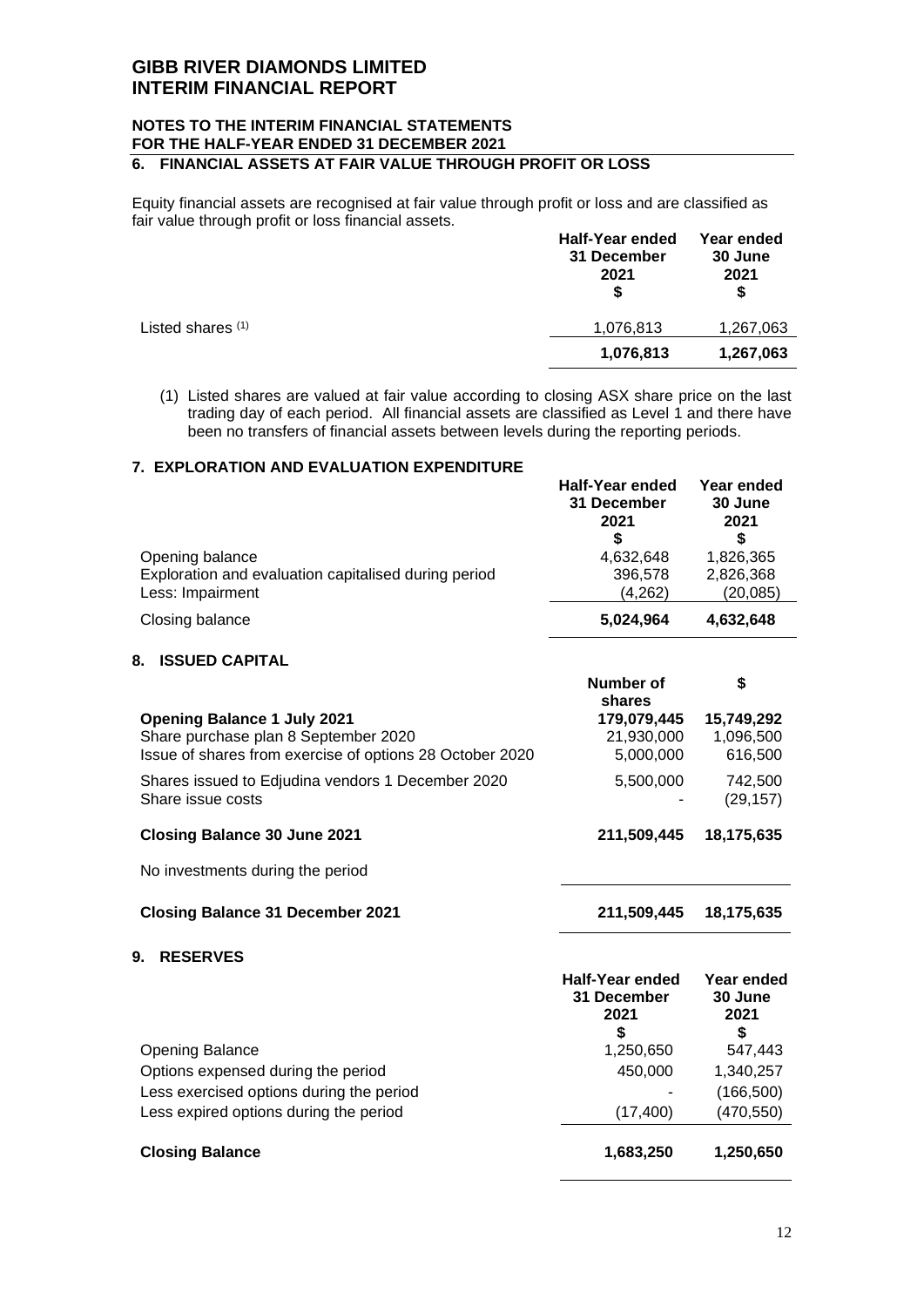# **NOTES TO THE INTERIM FINANCIAL STATEMENTS FOR THE HALF-YEAR ENDED 31 DECEMBER 2021**

### **9. RESERVES (CONTINUED)**

The share option reserve arises as the share options granted vest over the vesting period. Amounts are transferred out of the reserve and into issued capital when the options are exercised. Using the Black & Scholes options valuation and methodology, the fair value of the options was calculated. The following inputs were used:

| <b>INPUT</b>              | <b>DIRECTORS'</b><br>& EMPLOYEE<br><b>OPTIONS</b> | <b>EDJUDINA</b><br><b>VENDOR</b><br><b>OPTIONS</b> | <b>ELLENDALE</b><br><b>DATA PACK</b><br><b>OPTIONS</b> | <b>DIRECTORS'</b><br><b>OPTIONS</b> |
|---------------------------|---------------------------------------------------|----------------------------------------------------|--------------------------------------------------------|-------------------------------------|
| <b>Exercise Price</b>     | \$0.075                                           | \$0.09                                             | \$0.09                                                 | \$0.11                              |
| Share price               | \$0.14                                            | \$0.14                                             | \$0.051                                                | \$0.09                              |
| Grant date                | 1/12/20                                           | 1/12/20                                            | 29/5/20                                                | 12/11/21                            |
| Expected volatility (i)   | 100%                                              | 100%                                               | 100%                                                   | 84.33%                              |
| Expiry date               | 30/11/23                                          | 22/11/22                                           | 22/11/22                                               | 31/8/25                             |
| <b>Expected dividends</b> | <b>Nil</b>                                        | <b>Nil</b>                                         | <b>Nil</b>                                             | <b>Nil</b>                          |
| Risk free interest rate   | 0.25%                                             | 0.25%                                              | 0.25%                                                  | 0.10%                               |
| Value per option          | \$0.1033                                          | \$0.0885                                           | \$0.0234                                               | \$0.0475                            |
| Number of options         | 7,000,000                                         | 5,500,000                                          | 1,000,000                                              | 9,000,000                           |
| Value of options          | \$723,100                                         | \$486,750                                          | \$23,400                                               | \$450,000                           |
| Expensed to 31/12/21      | \$723,100                                         | \$486,750                                          | \$23,400                                               | \$450,000                           |

(i) The expected price volatility is based on the historic volatility (based on the remaining life of options), adjusted for any expected changes to future volatility due to public available information.

# **10. COMMITMENTS AND CONTINGENCIES**

In June 1992 the High Court of Australia held in the Mabo case that the common law of Australia recognises a form of native title. The full impact that the Mabo decision may have on tenements held by the Company is not yet known. The Company is aware of native title claims that have been lodged with the National Native Title Tribunal ("the Tribunal") over several areas in the Northern Territory in which the Company holds interests. The native title claims have been accepted by the Tribunal for determination under section 63(1) of the Native Title Act 1993 (Commonwealth).

#### *Exploration Expenditure Commitments*

The Company has minimum statutory commitments as conditions of tenure of certain mining tenements. Whilst these obligations may vary, a reasonable estimate of the minimum commitments if it is to retain all of its present interests in mining and exploration properties is \$60,000 (30 June 2021 \$60,000). Under the current agreement with Burgundy Diamond Mines Limited are responsible for meeting all tenement commitments relating to the Ellendale area.

# **11. RELATED PARTY TRANSACTIONS WITH DIRECTOR RELATED ENTITIES**

During the half year, a company associated with Grant Mooney were paid for company secretarial services provided to the Company totalling \$24,000 (2020: \$12,000).

Arrangements with other related parties continue to be in place. For details of these arrangements, refer to the 30 June 2021 annual financial report.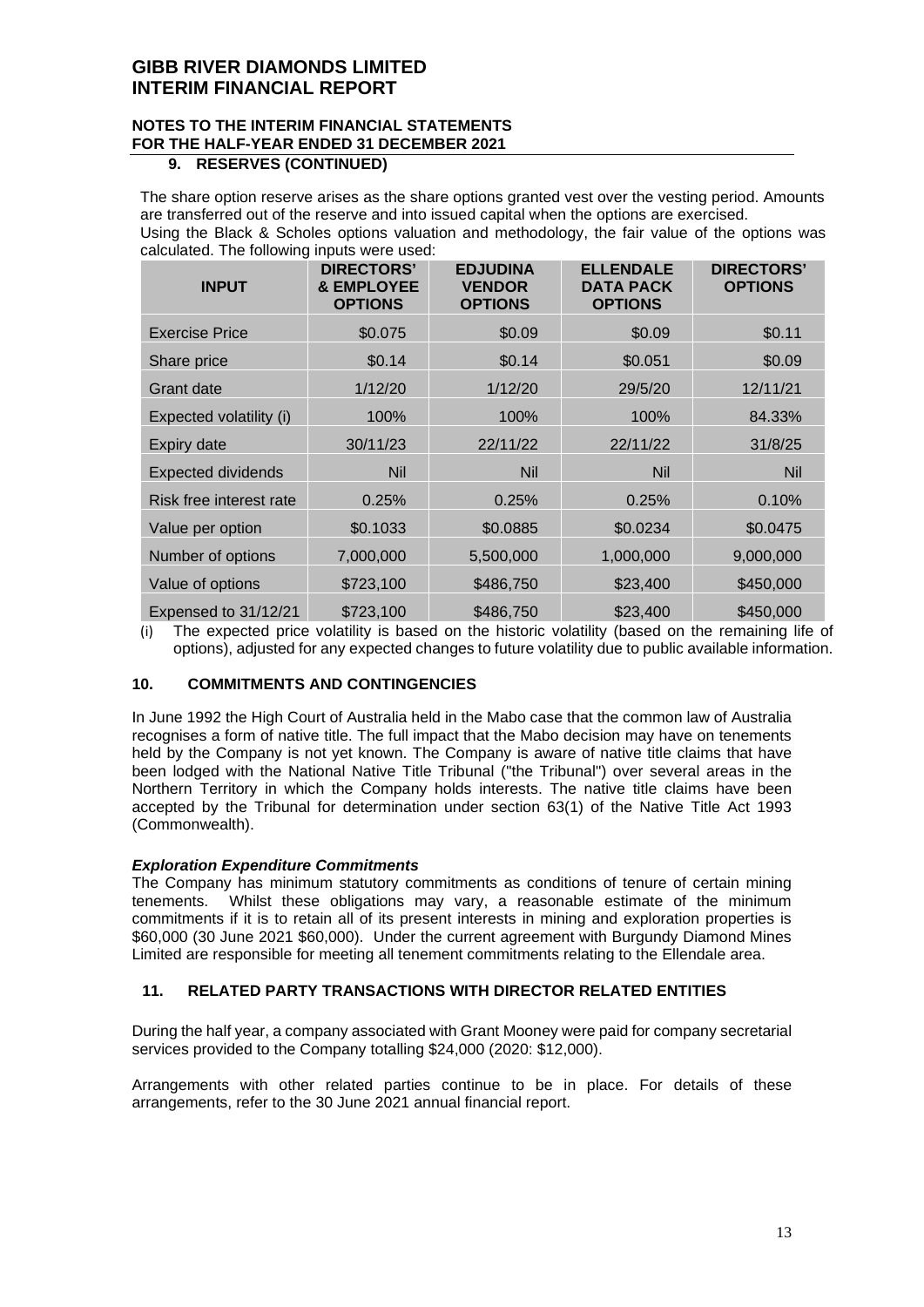#### **NOTES TO THE INTERIM FINANCIAL STATEMENTS FOR THE HALF-YEAR ENDED 31 DECEMBER 2021**

#### **12. EVENTS AFTER THE BALANCE DATE**

On 2 March 2022, the Company issued 1,250,000 unlisted options under the Employee Share Option Plan. The options have an exercise price of \$0.10 and an expiry date of 1 March 2024.

Other than the above, no matters or circumstances have arisen since the end of the half year which have significantly affected or may significantly affect the operations or the state of affairs of the Company in the future financial year.

### **13. FINANCIAL INSTRUMENTS**

The Company has financial instruments which are not measured at fair value in the Statement of Financial Position. The carrying value of financial assets and liabilities at balance date approximate their fair value.

### **14. OPTION AGREEMENT WITH BURGUNDY DIAMOND MINES LIMITED**

On 24 March 2021, Gibb River Diamonds Limited entered into a two-year Option agreement with Burgundy Diamond Mines Limited which confers the right for Burgundy to acquire 100% of the Ellendale Diamond Project, in the Kimberley Region of Western Australia.

The total transaction consideration is \$6.7 million in cash, 16 million Burgundy Diamond Mines Limited shares, and a 1.5% gross revenue royalty. The cash and shares component consist of three staged payments over two years; with the third payment to exercise the Option. The second and third payments are required to proceed with the transaction and are at Burgundy's election.

The first payment, which was made during the previous financial year upon entering into the Option agreement, Burgundy Diamond Mines Limited paid \$1.7 million in cash and issued 4 million fully paid ordinary shares in Burgundy Diamond Mines Limited to Gibb River Diamonds Limited.

The second payment is to be made within one year of entering into the Option (24 March 2022), with Burgundy Diamond Mines Limited to pay \$1 million in cash and issue 5 million fully paid ordinary shares in Burgundy Diamond Mines Limited to Gibb River Diamonds Limited.

The third payment is to be made within two years of entering into the Option and upon the exercise of the Option to purchase the Ellendale Diamond Project, with Burgundy Diamond Mines Limited to pay \$4 million in cash and issue 7 million fully ordinary shares in Burgundy Diamond Mines Limited to Gibb River Diamonds Limited.

Burgundy Diamond Mines Limited will pay Gibb River Diamonds Limited a 1.5% gross revenue royalty on the diamonds obtained from the tenements, including during the option period.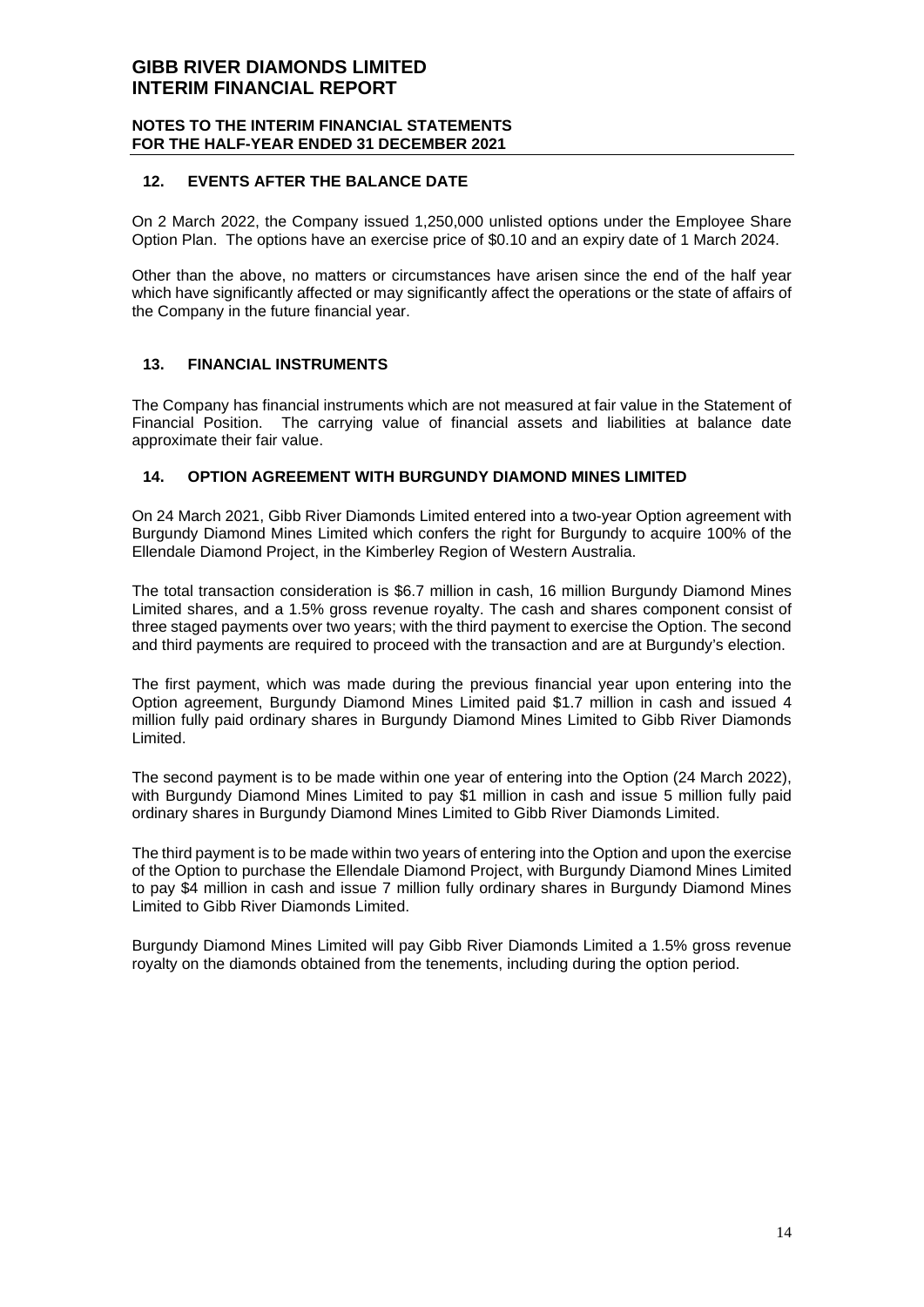# **DIRECTORS' DECLARATION**

In accordance with a resolution of the Directors of Gibb River Diamonds Limited, we declare that:

- (a) the financial statements and notes of the Company are in accordance with the *Corporations Act 2001*, including:
	- i. give a true and fair view of the Company's financial position as at the 31 December 2021 and of its performance for the half-year ended; and
	- ii. comply with Australian Accounting Standards (AASB 134 *Interim Financial Reporting)*;
- (b) In the Directors' opinion there are reasonable grounds to believe that the Company will be able to pay its debts as and when they become due and payable.

On behalf of the Board

In Richards

**JAMES RICHARDS**  Chairman

Perth, 15 March 2022

**GRANT MOONEY**  Non-Executive Director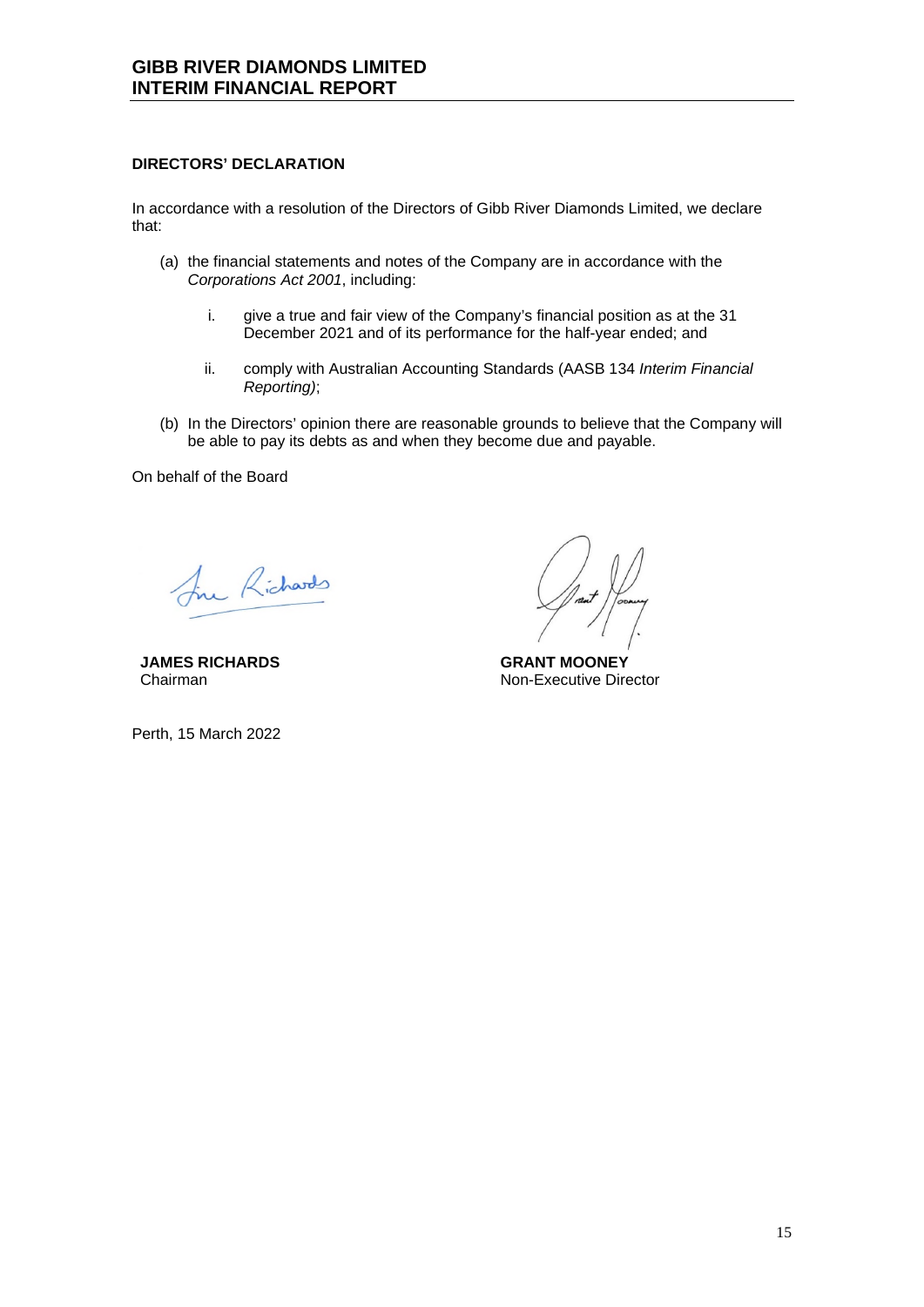

# **INDEPENDENT AUDITOR'S REVIEW REPORT**

To the members of Gibb River Diamonds Limited

#### **Report on the Condensed Half-Year Financial Report**

#### *Conclusion*

We have reviewed the accompanying half-year financial report of Gibb River Diamonds Limited ("the company") which comprises the condensed statement of financial position as at 31 December 2021, the condensed statement of profit or loss and other comprehensive income, the condensed statement of changes in equity and the condensed statement of cash flows for the half-year ended on that date, notes comprising a summary of significant accounting policies and other explanatory information, and the directors' declaration.

Based on our review, which is not an audit, we have not become aware of any matter that makes us believe that the half-year financial report of Gibb River Diamonds Limited does not comply with the *Corporations Act 2001* including:

- (a) giving a true and fair view of the company's financial position as at 31 December 2021 and of its performance for the half-year ended on that date; and
- (b) complying with Accounting Standard AASB 134 *Interim Financial Reporting* and the *Corporations Regulations 2001*.

#### *Basis for conclusion*

We conducted our review in accordance with ASRE *2410 Review of a Financial Report Performed by the Independent Auditor of the Entity*. Our responsibilities are further described in the *Auditor's responsibilities for the review of the financial report* section of our report. We are independent of the company in accordance with the auditor independence requirements of the *Corporations Act 2001* and the ethical requirements of the Accounting Professional and Ethical Standards Board's APES 110 *Code of Ethics for Professional Accountants (including Independence Standards)* (the Code) that are relevant to our audit of the annual financial report in Australia. We have also fulfilled our other ethical responsibilities in accordance with the Code.

#### *Responsibility of the directors for the financial report*

The directors of the company are responsible for the preparation of the half-year financial report that gives a true and fair view in accordance with Australian Accounting Standards and the *Corporations Act 2001* and for such internal control as the directors determine is necessary to enable the preparation of the half-year financial report that gives a true and fair view and is free from material misstatement, whether due to fraud or error.

#### hlb.com.au

HLB Mann Judd (WA Partnership) ABN 22 193 232 714

Level 4, 130 Stirling Street, Perth WA 6000 / PO Box 8124 Perth BC WA 6849 **T:** +61 (0)8 9227 7500 **E:** mailbox@hlbwa.com.au Liability limited by a scheme approved under Professional Standards Legislation.

HLB Mann Judd (WA Partnership) is a member of HLB International, the global advisory and accounting network